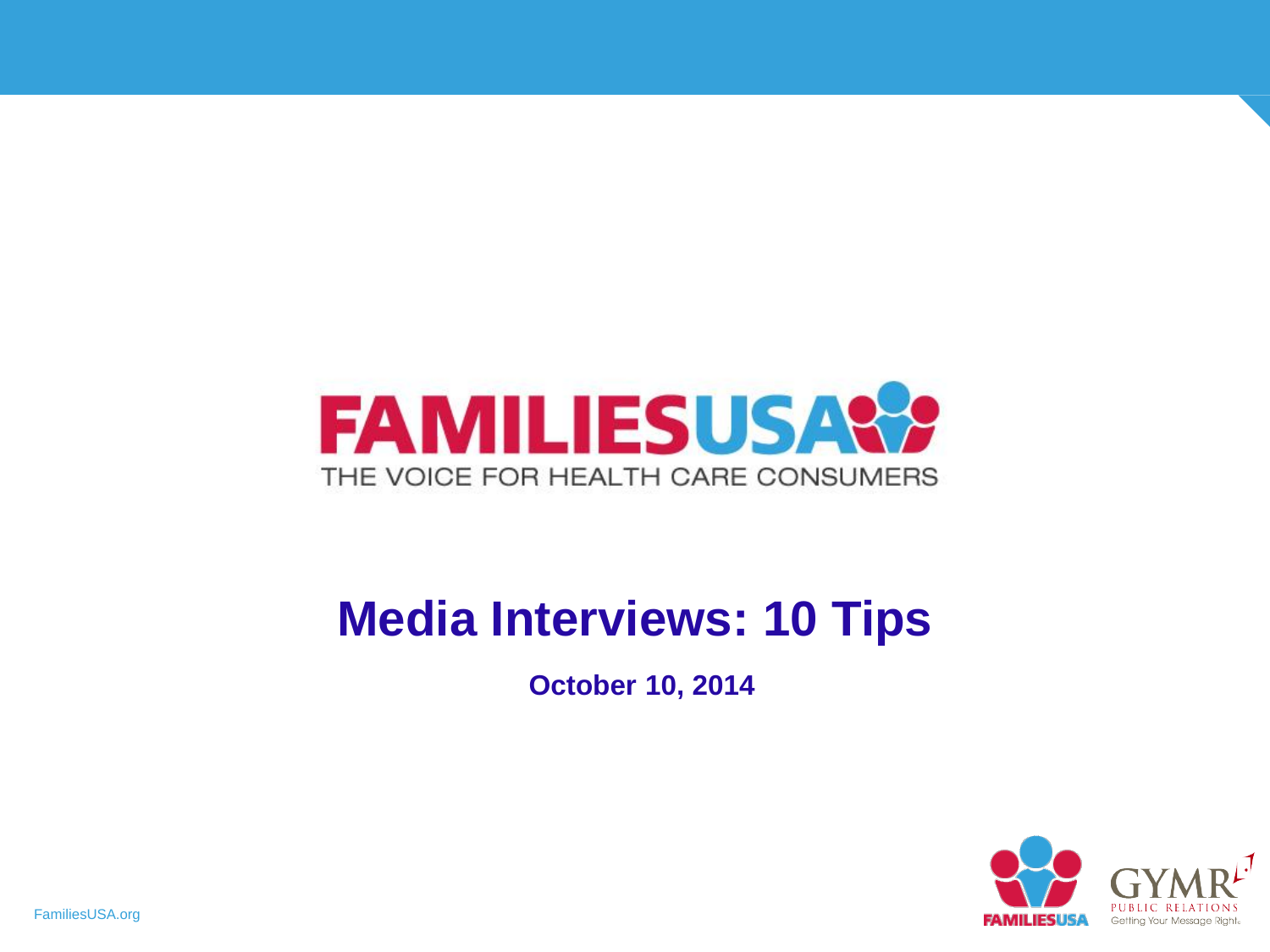### **Today's Goals**

- Understand the media
- Understand your role in an interview
- Learn how to prepare
- Increase confidence and comfort
- Pick up 10 easy-to-use tips
- Fear no question

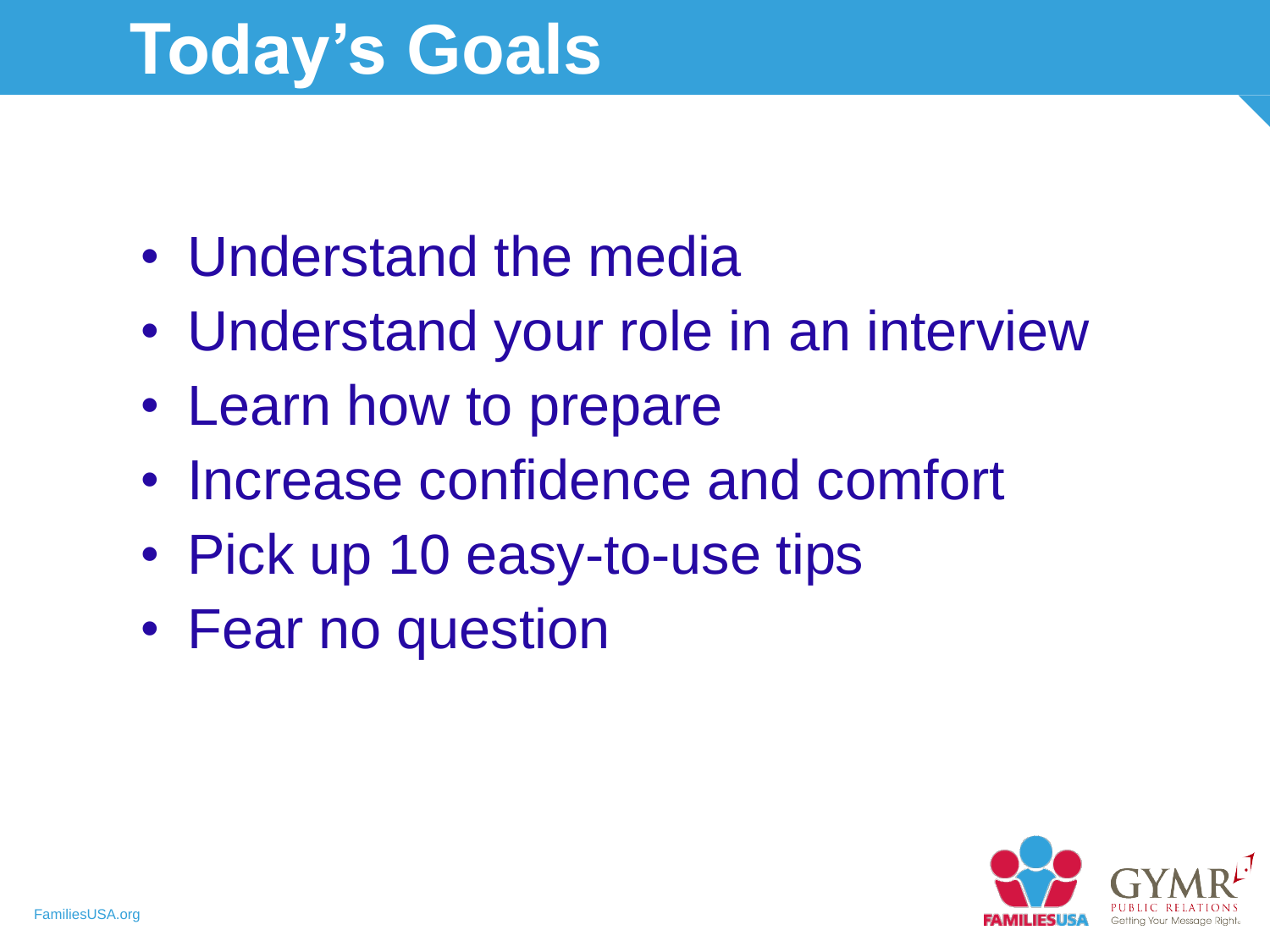#### **Why Grant an Interview?**

1. To get **YOUR** messages out—not the reporter's.

2. Because **EVERY** interview is a marvelous opportunity.

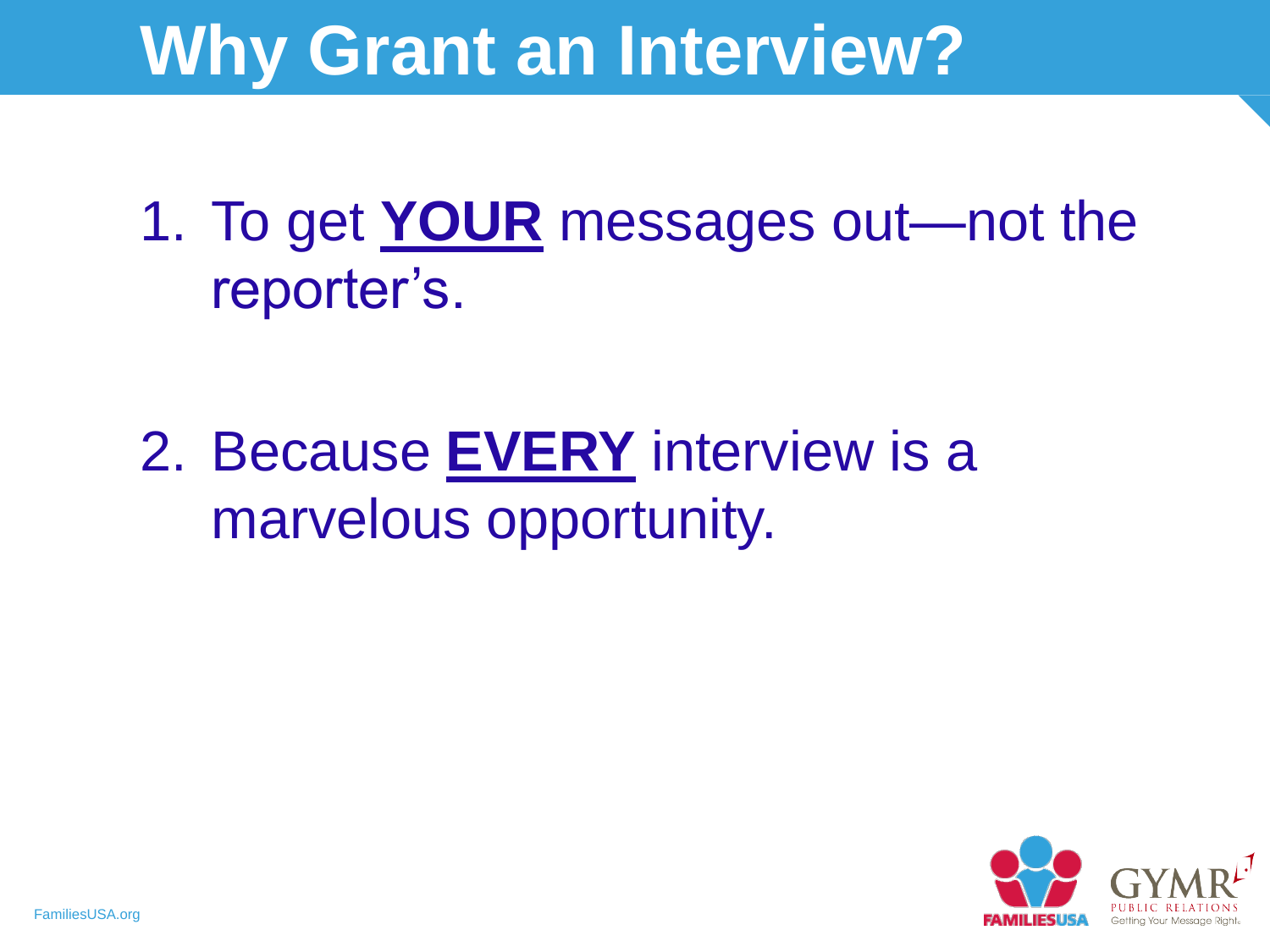### **The Power of Preparation**

- Know the audience
- What kind of a reporter is he/she?
	- Past articles
	- Types of questions
- What is the story angle?
- Why me?
- Who else will be interviewed?

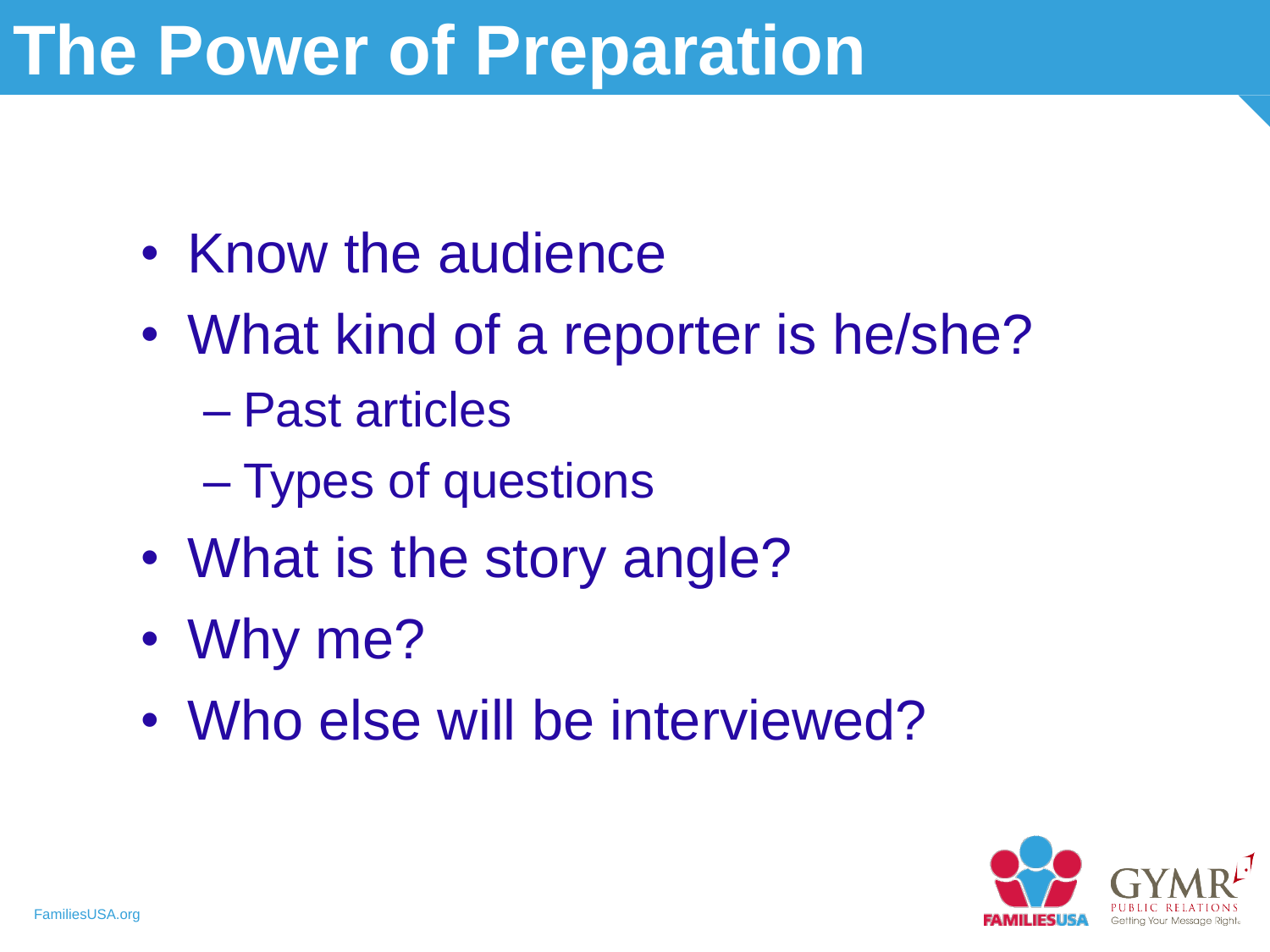#### **Why Do You Need Messages?**

- Consumers are inundated.
- People have short memories.
- You know too much...

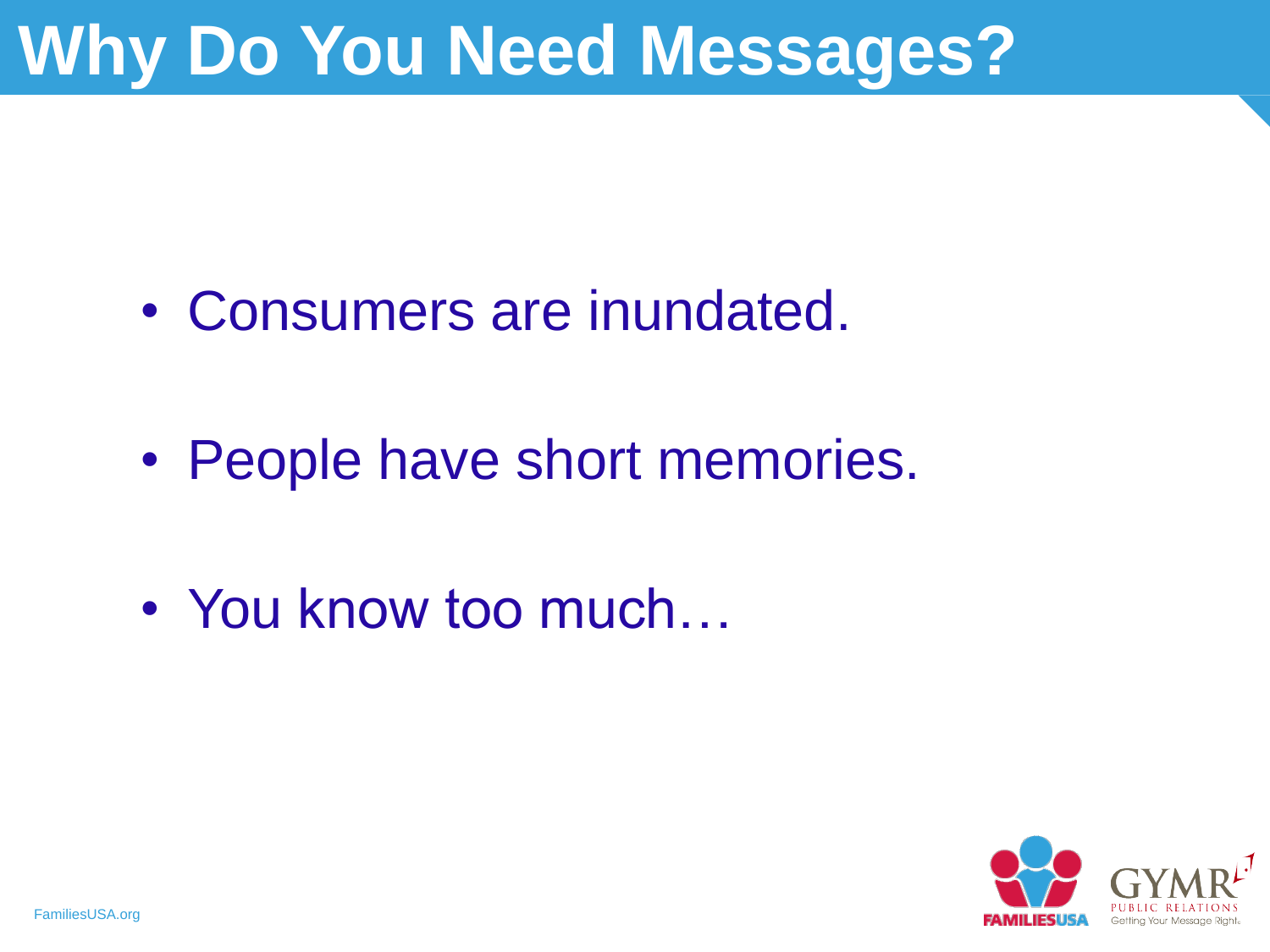### **Getting Your Message Right**

- What 3-4 points do you want to make?
- How can you support them?
	- With your head …
	- From the heart …
- Are they understandable, true and interesting?

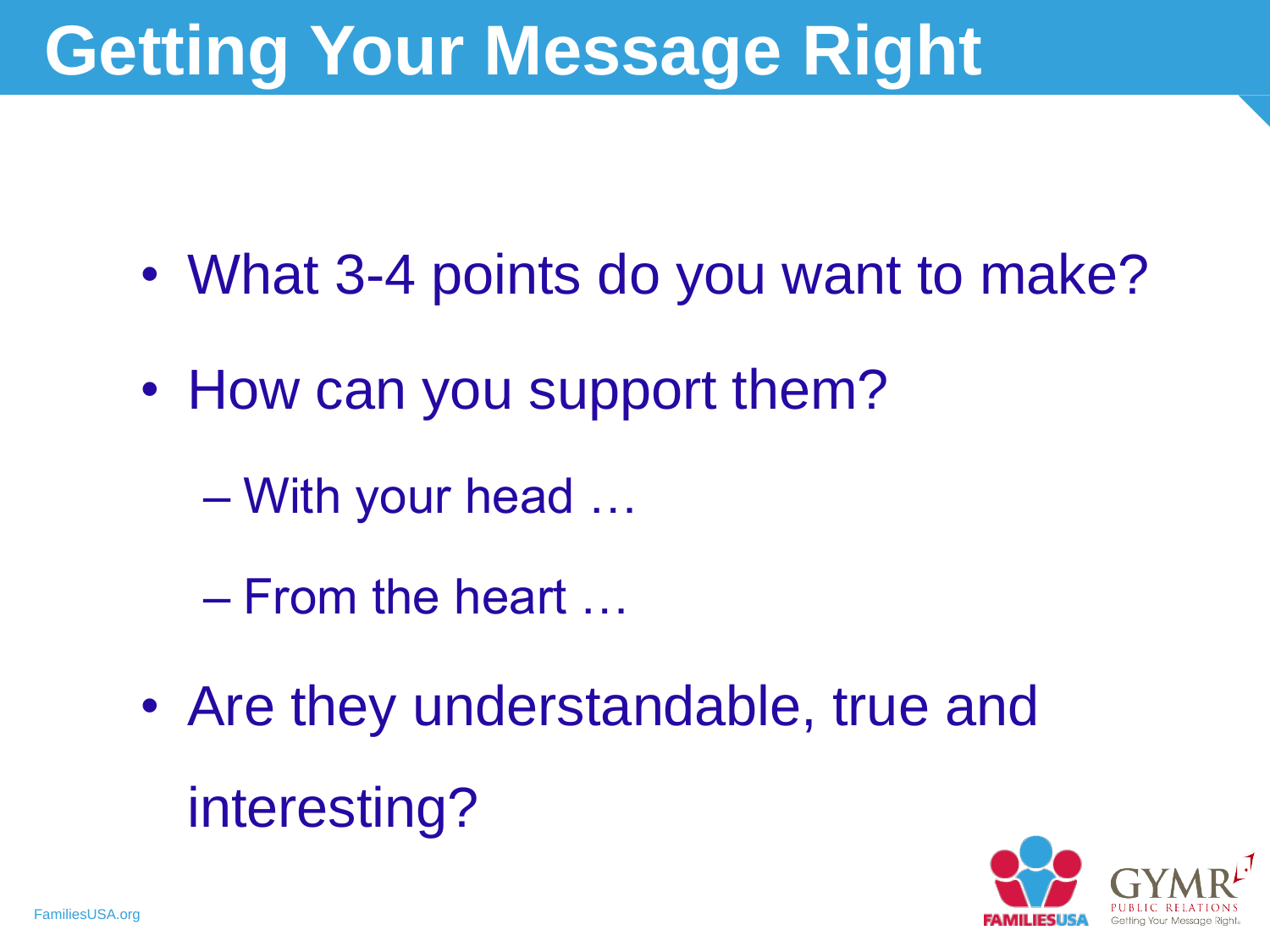#### **Interviewee's Rights**

- You have the right to know:
	- Topic, participants and format
	- If the interview will be live or taped
- You do not have the right to:
	- See the questions in advance
	- Expect your view to be the only one presented
	- Count on the reporter asking the "right" questions
	- Review the story or approve quotes

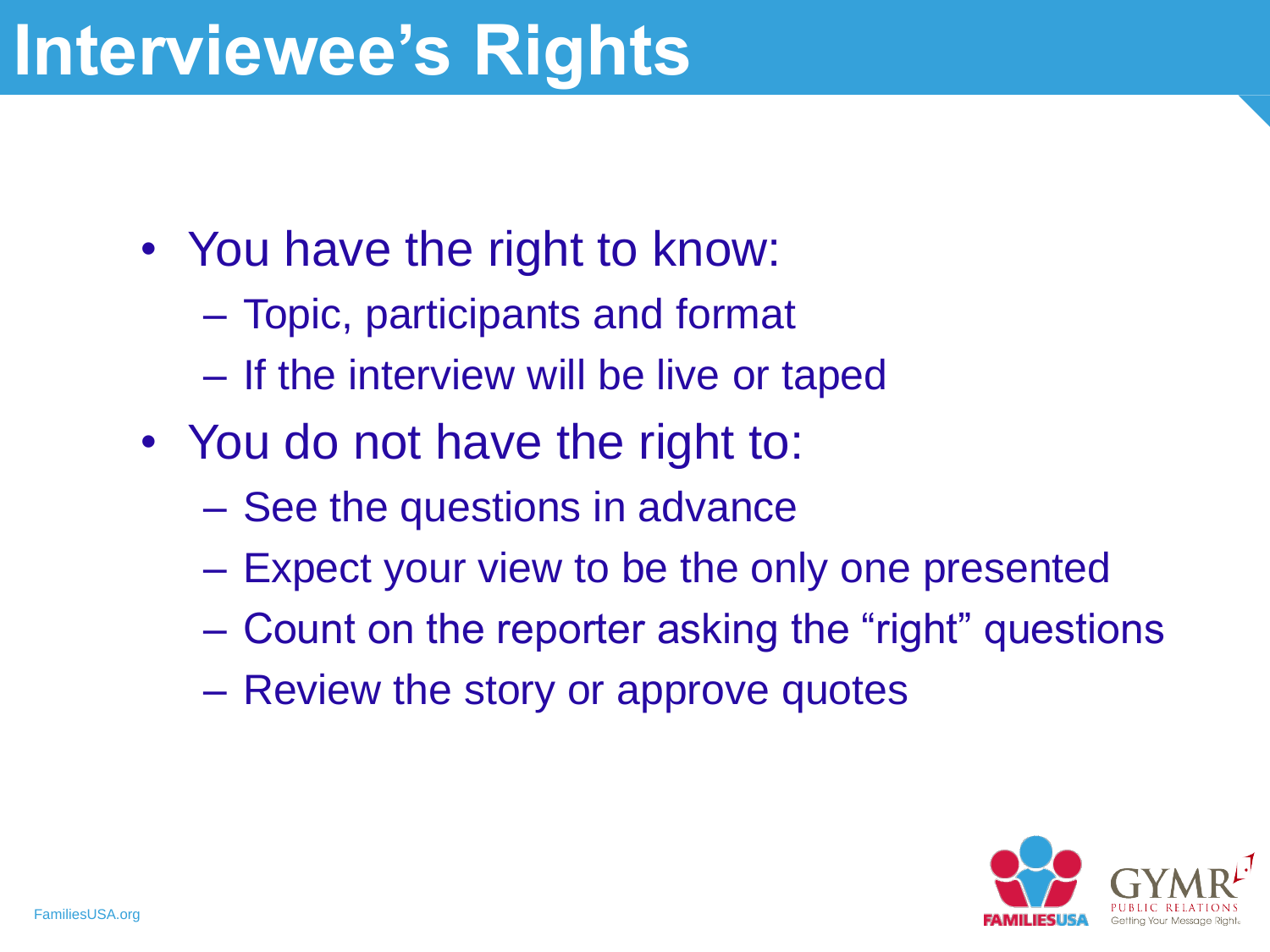#### • Your job

- Talk about what **you** want to talk about.
	- Answer the question and bridge to the issue you want to discuss.
- Useful phrases
	- The real issue is…
	- The things to remember are…
	- The most important thing is…
	- That's why your listeners need to know…

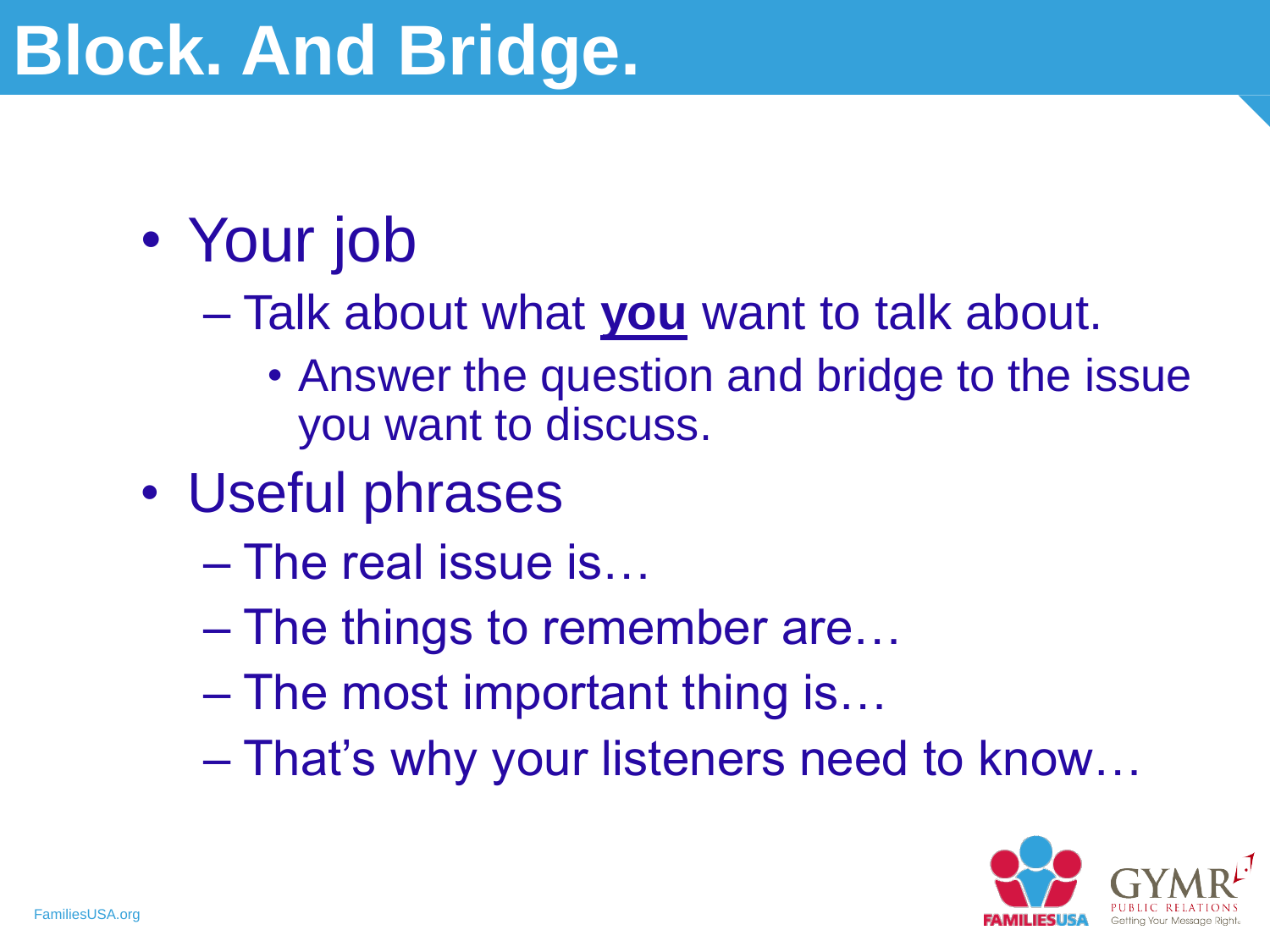- Get covered and stay covered.
- Regardless if you have coverage, go online and shop.
- We are here to help you get enrolled and stay enrolled.

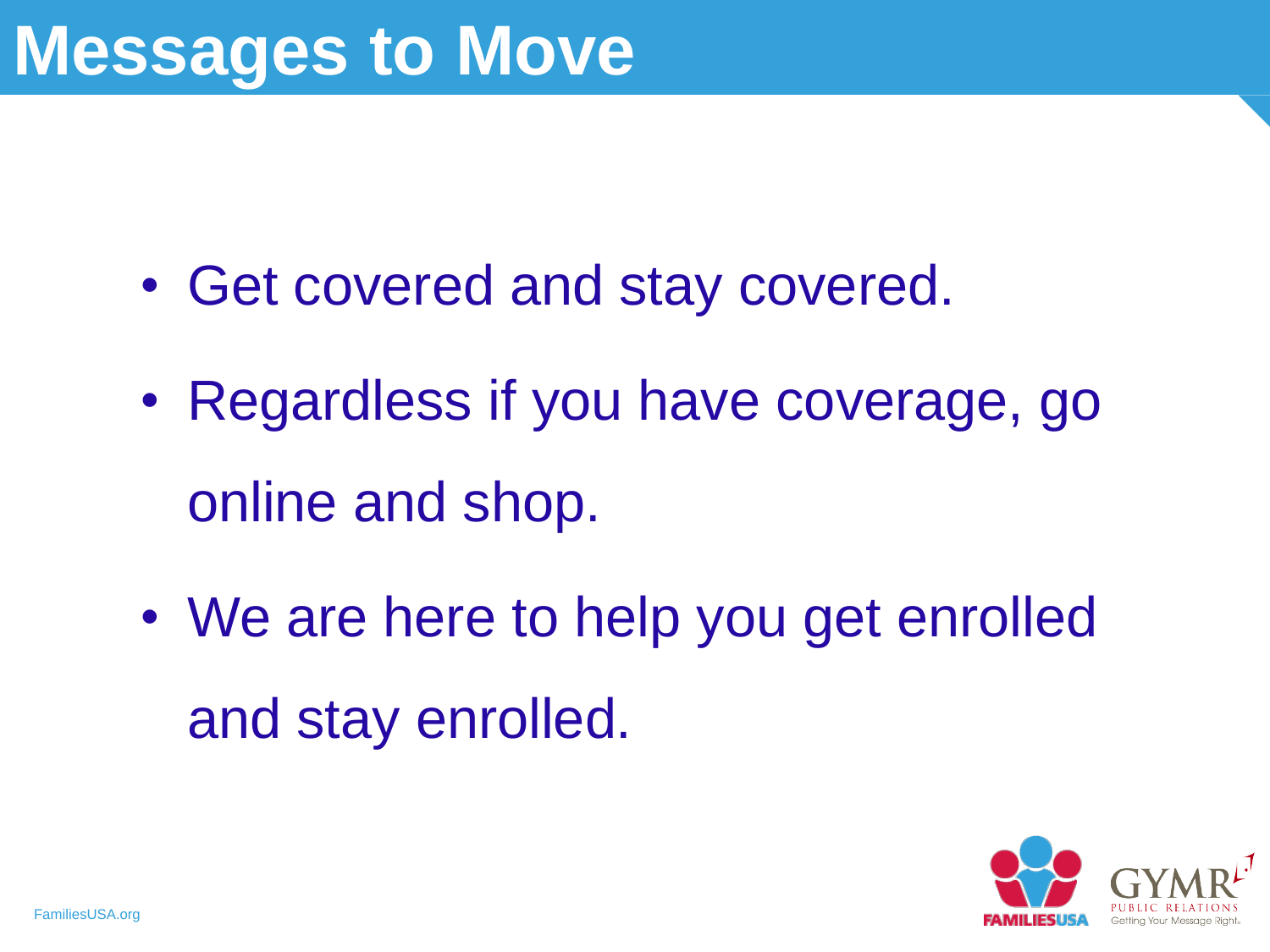## **Getting Ready: 10 Tips**

- 1. Be prepared.
- 2. Determine your messages in advance.
- 3. Keep it brief.
- 4. Keep it simple.
- 5. Practice.
- 6. Bridge to your messages.
- 7. Flag key points.
- 8. Summarize.
- 9. Stick to what you know.
- 10. Don't fear silence.

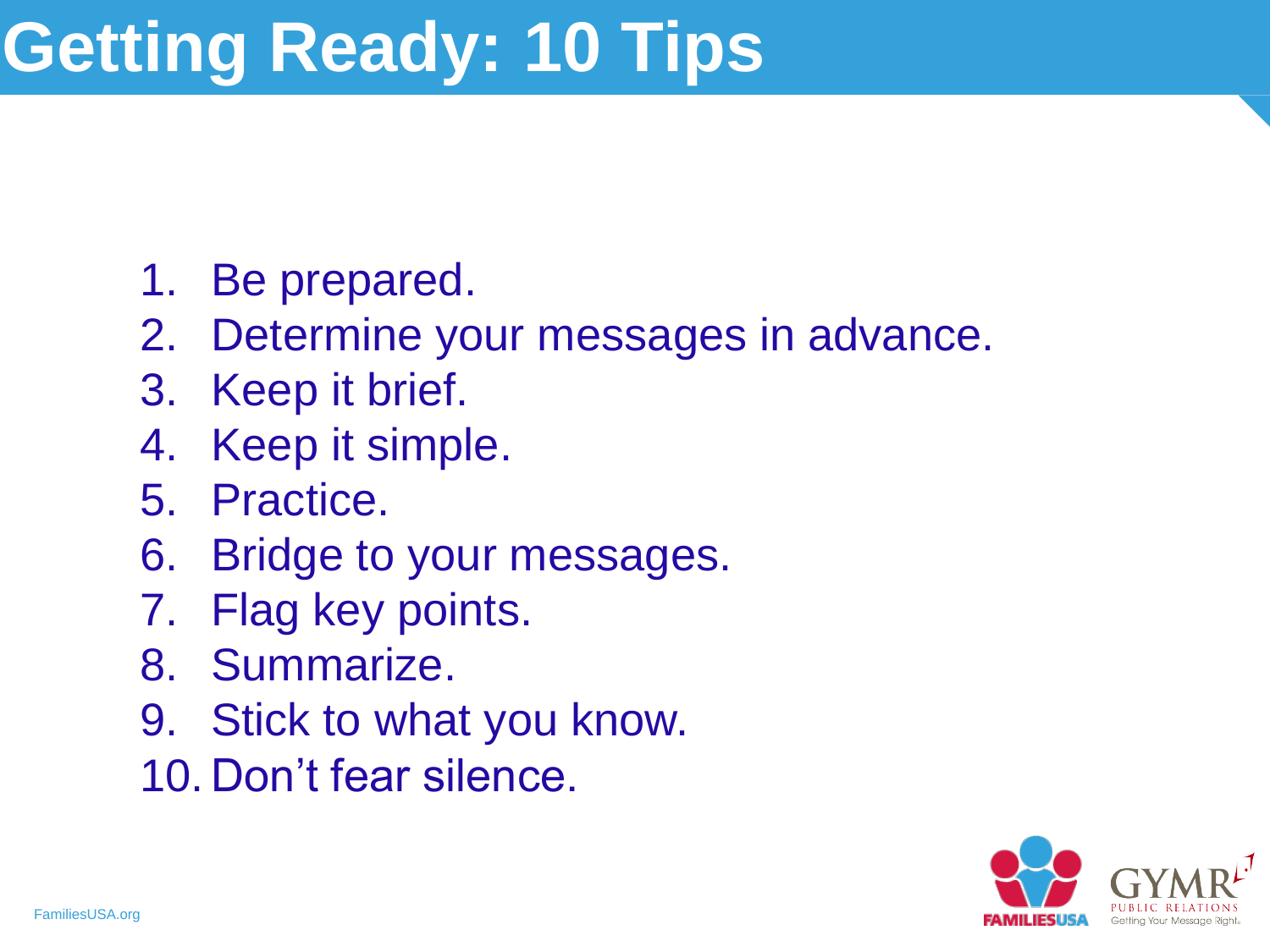#### **Resources**

• **Issue Brief: Using Volunteers in Navigator and Assister Programs: Doing More with Less**

• **Webinar: Cutting through the Static: Media Tips for Assisters to Get Your Message Heard** 

• **Fact Sheet: What to Do after You Buy Health Insurance in the Marketplace**

**Where do you find these resources and more?** 

http://familiesusa.org/initiatives/enrollment-assister-resource-center



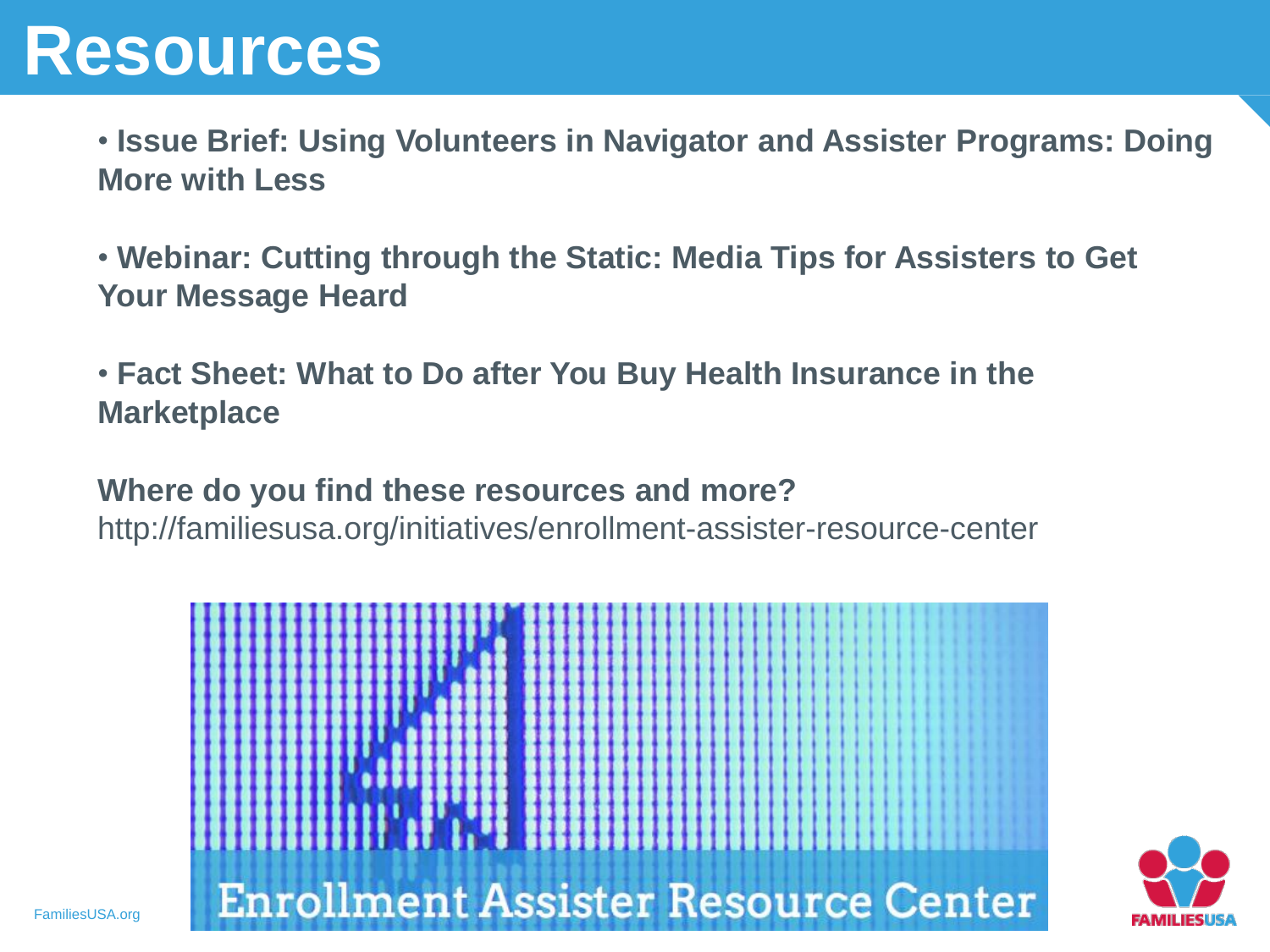#### **The Power of Stories**

Why your story matters? | **About Families USA** 

#### **MY COVERAGE STORY:**

**Millions of Americans are** enrolling in new health care coverage starting in October.

#### www.mycoveragestory.org

FILL OUT THIS BRIEF FORM

**TELL US YOUR STORY** 

**WE HAVE JUST A FEW QUESTIONS** 

Sharing stories of people who have enrolled is a powerful way to

**1** encourage more people to enroll

2 show in a concrete way how this program is changing people's lives